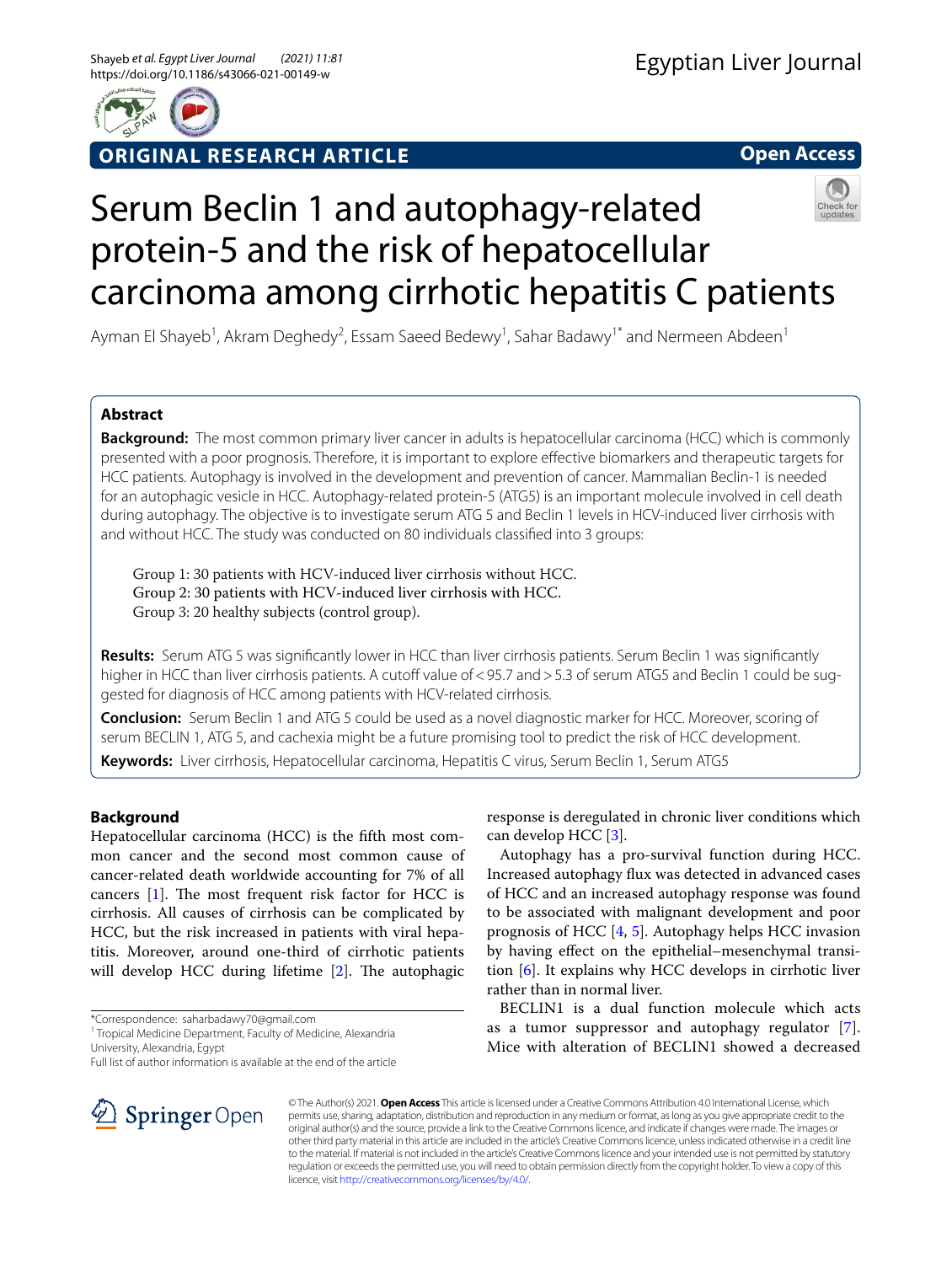autophagy activity and the formation of malignant lesions like HCC [\[8](#page-6-7)].

Autophagy-related protein-5 (ATG5) can control autophagy. Calpain 1 is a calcium-dependent non-lysosomal cysteine protease that digests ATG5 [[9\]](#page-7-0). Low intracellular calcium levels decrease the cleavage activity of Calpain 1, increase the level of ATG5 and ATG12-ATG5 and increase autophagy [[10\]](#page-7-1). MicroRNA (miR181a) interacts with a miRNA response element in the 3′ untranslated region (UTR) of *ATG5*, which inhibits its transcription. Increased expression of miR181a decreases *ATG5* mRNA and protein levels, resulting in autophagy inhibition [[11](#page-7-2)].

The aim of the work is to evaluate the level of serum Beclin1 and serum ATG5 among cirrhotic hepatitis C virus patients with and without hepatocellular carcinoma.

#### **Subjects**

This study was conducted on 80 individuals admitted to the Tropical Medicine Department of Alexandria Main University Hospital during the period from October 2018 to January 2020 who were divided into 3 groups:

Group 1: 30 patients with HCV-induced liver cirrhosis without HCC

Group 2: 30 patients with HCV-induced liver cirrhosis with HCC

Group 3: 20 healthy subjects of matched age and sex as control

Informed consent was taken from every participant in this study.

## **Exclusion criteria**

Patients with chronic HBV infection, any other identifable cause of chronic hepatitis other than HCV, and patients with any suspected malignancies other than HCC, diabetes mellitus, chronic kidney disease, coronary disease, organ transplantation, and autoimmune hepatitis were excluded.

## **Methods**

All participants were subjected to a detailed history taking and clinical assessment. The presence or absence of cirrhosis and HCC existence were documented by an ultrasound followed by a triphasic CT for those who had suspected focal hepatic lesions.

Serum AFP  $[12]$  $[12]$  $[12]$ , Beclin 1  $[13]$  $[13]$ , and ATG 5  $[14]$  $[14]$  $[14]$  levels were measured by using an enzyme linked immunosorbent assay (ELISA) according to the manufacturer's instructions.

## *Statistical analysis of the data* **[[15](#page-7-6)]**

Data were fed to the computer and analyzed using IBM SPSS software package version 20.0 [\[16\]](#page-7-7). Qualitative data were described using number and percent. Quantitative data were described using range (minimum and maximum), mean, standard deviation, and median. Comparison between the three studied groups regarding categorical variables was tested using Chi-square test.

For normally distributed data, comparison between the three studied groups was analyzed, *F*-test (ANOVA) to be used and post hoc test (Schefe). For abnormally distributed data, comparison between two independent population were done using Mann–Whitney test while Kruskal–Wallis test was used to compare between the three studied groups and pair wise comparison was assessed using Mann–Whitney test. Correlations between two quantitative variables were assessed using Spearman coefficient.

Receiver operating characteristic curve (ROC) was plotted to analyze a recommended cutoff for the 3 markers; the area under the ROC curve denotes the diagnostic performance of the test. Multivariate logistic regression was performed.

#### **Results**

Table [1](#page-2-0) lists the demographic data between liver cirrhosis, HCC patients, and control group as regards age, sex, MELD score, Child–Pugh score, and BCLC.

In cirrhotic patients, the number of patients with cachexia was 7 out of 30 with 23.3%. In HCC patients, the number of patients with cachexia was 17 out of 30 with 56.7%. There was higher statistical significance of cachexia in patients with HCC than patients with liver cirrhosis ( $p$  value < 0.001) as shown in Table [2](#page-2-1).

In HCC patients, 15 patients preseAls with portal vein thrombosis (PV). As regards multicentricity, there were 20 patients that presented with multiple lesions of HCC lesions, while 10 patients presented with single lesion as shown Table [3](#page-2-2).

Serum alpha-fetoprotein was signifcantly higher in HCC patients than cirrhotic patients and control group ( $p$  0.025,  $p < 0.001$ <sup>\*</sup>). Also, there was statistically significant diference between cirrhosis and control group (*p* value 0.001) as shown in Table [4](#page-3-0).

Serum ATG 5 was signifcantly lower in patients with HCC than in patients with cirrhosis and control group (*p* value 0.022, *p* value 0.001). But there was no statistically signifcant diference between patients with cirrhosis than control individuals (*p* value 0.258) as shown in Table [5](#page-3-1).

Serum Beclin 1 was signifcantly higher in HCC patients than cirrhotic patients and control group (*p*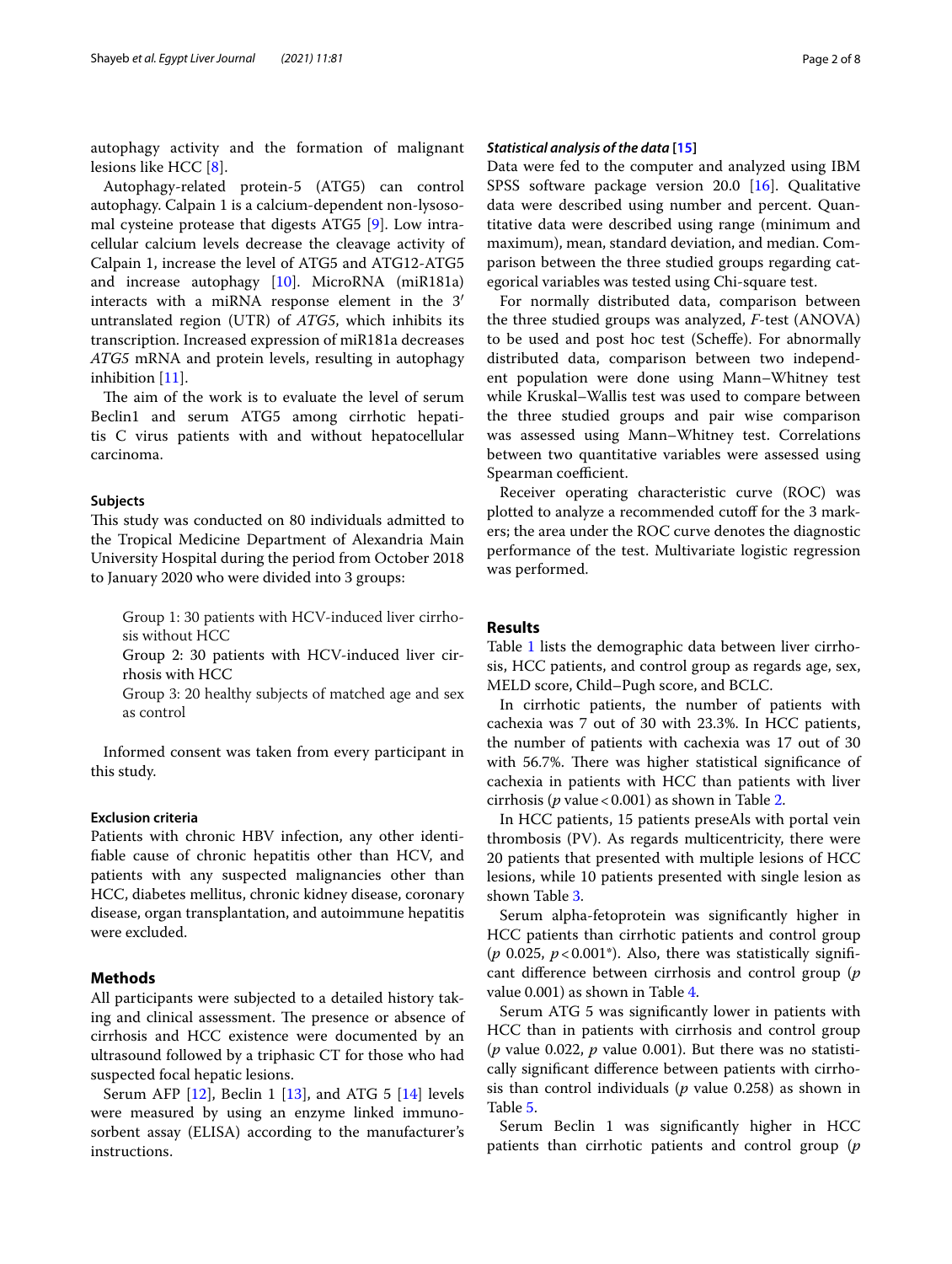|                      | Cirrhotic       | HCC            | Control                        | <b>Test of Sig</b> | p             |
|----------------------|-----------------|----------------|--------------------------------|--------------------|---------------|
|                      | $(n=30)$        | $(n=30)$       | $(n=20)$                       |                    |               |
| Sex                  |                 |                |                                |                    |               |
| Male                 | 15 (50%)        | 19 (63.3%)     | 10 (50%)                       | $x^2 =$            | 0.510         |
| Female               | 15 (50%)        | 11 (36.7%)     | 10 (50%)                       | 1.347              |               |
| Age (years)          |                 |                |                                |                    |               |
| $Mean \pm SD$        | $58.1 \pm 6.8$  | $55.3 \pm 6$   | $54.3 \pm 4.6$                 | $F = 2.881$        | 0.062         |
| Median (Min. - Max.) | $56.5(48 - 75)$ | $54(45-65)$    | $52.5(48-62)$                  |                    |               |
| MELD                 |                 |                |                                |                    |               |
| $Mean \pm SD$        | $15.1 \pm 4.9$  | $18.9 \pm 5.3$ | $\overline{\phantom{m}}$       | $t = 2.879^{*}$    | $0.006*$      |
| Median (Min. - Max.) | $15(7 - 24)$    | $19(10-31)$    | $\qquad \qquad \longleftarrow$ |                    |               |
| Child Pugh           |                 |                |                                |                    |               |
| Α                    | 6(20%)          | $3(10\%)$      | $\qquad \qquad -$              | $x^2 = 1.344$      | $MCp = 0.539$ |
| $\sf B$              | 13 (43.3%)      | 13 (43.3%)     | -                              |                    |               |
| C                    | 11 (36.7%)      | 14 (46.7%)     | $\overline{\phantom{m}}$       |                    |               |
| $Mean \pm SD$        | $8.9 \pm 2.75$  | $9.5 \pm 2.3$  | $\overline{\phantom{m}}$       | $U = 385.0$        | 0.331         |
| Median (Min. - Max.) | $9(5 - 14)$     | $9(5 - 14)$    | $\overline{\phantom{m}}$       |                    |               |
| <b>BCLC</b>          |                 |                |                                |                    |               |
| A                    |                 | 3              |                                |                    |               |
| B                    |                 | 9              |                                |                    |               |
| C                    |                 | 4              |                                |                    |               |
| D                    |                 | 14             |                                |                    |               |

#### <span id="page-2-0"></span>**Table 1** Comparison between the three studied groups according to diferent parameters

χ<sup>2</sup>: Chi square test; MC: Monte Carlo; F: F for ANOVA test

U: Mann Whitney test; t: Student t-test

H: H for Kruskal Wallis test, Pairwise comparison bet. each 2 groups were done using Post Hoc Test (Dunn's for multiple comparisons test)

p: p value for comparing between the studied groups

 $^*$ : Statistically significant at p $\leq$  0.05

<span id="page-2-1"></span>

|  | Table 2 Comparison between the three studied groups according to cachexia |  |  |  |  |  |  |
|--|---------------------------------------------------------------------------|--|--|--|--|--|--|
|--|---------------------------------------------------------------------------|--|--|--|--|--|--|

| Cachexia    | Cirrhotic<br><b>HCC</b><br>$(n=30)$<br>$(n=30)$ |      | Control<br>$(n=20)$ |      |    |       |        |                        |
|-------------|-------------------------------------------------|------|---------------------|------|----|-------|--------|------------------------|
|             | No                                              | $\%$ | No                  | $\%$ | No | %     |        |                        |
| No cachexia | 23                                              | 76.7 | '3                  | 43.3 | 20 | 100.0 | 19.365 | $< 0.001$ <sup>*</sup> |
| Yes         |                                                 | 23.3 |                     | 56.7 |    | 0.0   |        |                        |

<sup>2</sup>: Chi square test

p: p value for comparing between the three studied groups

 $^*$ : Statistically significant at p $\leq$  0.05

<span id="page-2-2"></span>**Table 3** Distribution of the studied cases according to CT findings in HCC group  $(n=30)$ 

| <b>CT</b> findings | No | $\%$ |
|--------------------|----|------|
| PV Thrombosis      | 15 | 50.0 |
| Number of lesions  |    |      |
| Single             | 10 | 33.3 |
| Multiple           | 20 | 66.7 |

value < 0.001, *p* value 0.001). But there was no statistically signifcant diference between patients with cirrhosis than control individuals (*p* value 0.20) as shown in Table [6](#page-3-2).

The diagnostic performance, cutoff point, sensitivity, specificity, PPV, NPV, and accuracy for discriminating HCC from liver cirrhosis for ATG5, Becline 1, and AFP were shown in Table [7](#page-4-0). Receiver operating characteristic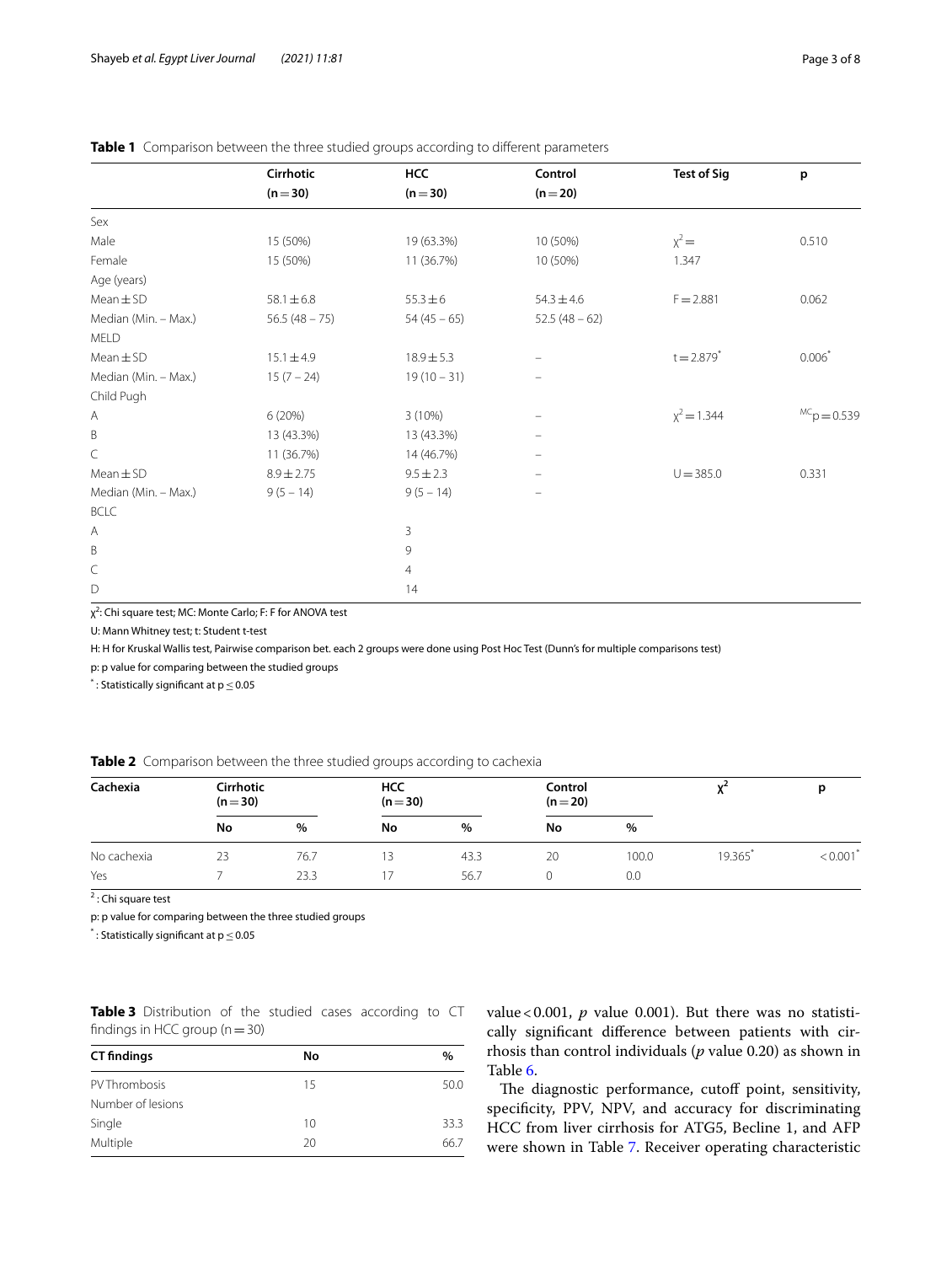<span id="page-3-0"></span>**Table 4** Comparison between the three studied groups according to AFP

| AFP (ng/<br>ml)   | Cirrhotic<br>$(n=30)$ | <b>HCC</b><br>$(n=30)$                                                          | Control<br>$(n=20)$ | н | р |
|-------------------|-----------------------|---------------------------------------------------------------------------------|---------------------|---|---|
|                   |                       | Min. $-$ Max $4.0 - 200.0$ $8.0 - 3200.0$ $4.0 - 12.0$ $39.415^{*}$ $0.001^{*}$ |                     |   |   |
| Mean $\pm$ SD     |                       | $39.60 + 47.44$ $442.4 + 809.4$ $7.02 + 2.33$                                   |                     |   |   |
| Median            | 15.0                  | 48.50                                                                           | 5.0                 |   |   |
| <b>IOR</b>        | $10.0 - 50.0$         | $14.0 - 800.0$                                                                  | $6.0 - 9.0$         |   |   |
| Sig. bet.<br>grps |                       | $p1 = 0.025$ *, $p2 = 0.510$ , $p3 < 0.001$ *                                   |                     |   |   |

H: H for Kruskal Wallis test, Pairwise comparison bet. each 2 groups were done using Post Hoc Test (Dunn's for multiple comparisons test)

p: p value for comparing between the studied groups

p1: p value for comparing between Cirrhotic and HCC

p<sub>2</sub>: p value for comparing between Cirrhotic and Control

p<sub>3</sub>: p value for comparing between HCC and Control

 $^*$ : Statistically significant at p $\leq$  0.05

curves (ROC curves) were done to estimate the cutof points for ATG5, Becline 1, and AFP for predicting the probability for HCC as shown in Fig. [1](#page-4-1).

The diagnostic performance for combined ATG5, Beclin1, and AFP for detection of HCC from cirrhosis was signifcant, its diagnostic performance was 0.833\*  $(p<0.001^*)$ , with sensitivity of 96.7%, specificity of 63.3%, positive predictive value of 72.5%, negative predictive value of 95%, and accuracy of 80% as shown in Table [8.](#page-5-0)

Cachexia, ATG 5 level, Beclin 1, level, AFP, and Child– Pugh score were entered in a stepwise logistic regression model; the signifcant variables were cachexia (*P*<0.031\*), ATG 5 (*P*<0.009\*), and Beclin 1 level (*P*<0.018\*); on the other hand, the Child–Pugh score was insignifcant in the multivariate analysis ( $P=0.931$ ) and AFP ( $P=0.620$ ) as shown in Table [9.](#page-5-1)

Prognostic fdelity was improved when combining these parameters in a scoring system with ATG 5 < 95.7, Beclin1 > 5.3, and presence of cachexia. Cachexia was

#### <span id="page-3-1"></span>**Table 5** Comparison between the three studied groups according to ATG5

| ATG5(ng/ml)    | <b>Cirrhotic</b>                                      | <b>HCC</b>        | Control           | н      | р     |
|----------------|-------------------------------------------------------|-------------------|-------------------|--------|-------|
|                | $(n=30)$                                              | $(n=30)$          | $(n=20)$          |        |       |
| Min. – Max     | $44.0 - 256.5$                                        | $11.0 - 149.5$    | $64.40 - 186.6$   | 11.080 | 0.004 |
| $Mean \pm SD$  | $100.8 \pm 50.18$                                     | $74.08 \pm 32.52$ | $109.2 \pm 34.60$ |        |       |
| Median         | 98.0                                                  | 69.50             | 98.50             |        |       |
| <b>IQR</b>     | $62.10 - 116.6$                                       | $49.70 - 95.70$   | $84.95 - 133.60$  |        |       |
| Sig. bet. grps | $p_1 = 0.022^{\ast}, p_2 = 0.258, p_3 = 0.001^{\ast}$ |                   |                   |        |       |

H: H for Kruskal Wallis test, Pairwise comparison bet. each 2 groups were done using Post Hoc Test (Dunn's for multiple comparisons test)

p: p value for comparing between the studied groups

p<sub>1</sub>: p value for comparing between Cirrhotic and HCC

p<sub>2</sub>: p value for comparing between Cirrhotic and Control

p<sub>3</sub>: p value for comparing between HCC and Control

 $^*$ : Statistically significant at p $\leq$  0.05

#### <span id="page-3-2"></span>**Table 6** Comparison between the three studied groups according to BECLIN1

| BECLIN1 (ng/ml) | <b>Cirrhotic</b>                                                       | HCC             | Control         | н       | р                      |
|-----------------|------------------------------------------------------------------------|-----------------|-----------------|---------|------------------------|
|                 | $(n=30)$                                                               | $(n=30)$        | $(n=20)$        |         |                        |
| Min. - Max      | $1.20 - 12.0$                                                          | $3.90 - 19.80$  | $0.70 - 13.60$  | 22.344* | $< 0.001$ <sup>*</sup> |
| $Mean \pm SD$   | $5.62 \pm 2.46$                                                        | $8.65 \pm 3.30$ | $4.49 \pm 3.06$ |         |                        |
| Median          | 5.25                                                                   | 7.90            | 4.70            |         |                        |
| <b>IQR</b>      | $4.15 - 6.95$                                                          | $6.20 - 10.40$  | $3.10 - 6.60$   |         |                        |
| Sig. bet. grps  | $p_1$ < 0.001 <sup>*</sup> , $p_2$ = 0.200, $p_3$ = 0.001 <sup>*</sup> |                 |                 |         |                        |

H: H for Kruskal Wallis test, Pairwise comparison bet. each 2 groups were done using Post Hoc Test (Dunn's for multiple comparisons test)

p: p value for comparing between the studied groups

 $p_1$ : p value for comparing between Cirrhotic and HCC

p<sub>2</sub>: p value for comparing between Cirrhotic and Control

p<sub>3</sub>: p value for comparing between HCC and Control

 $^*$ : Statistically significant at p $\leq$  0.05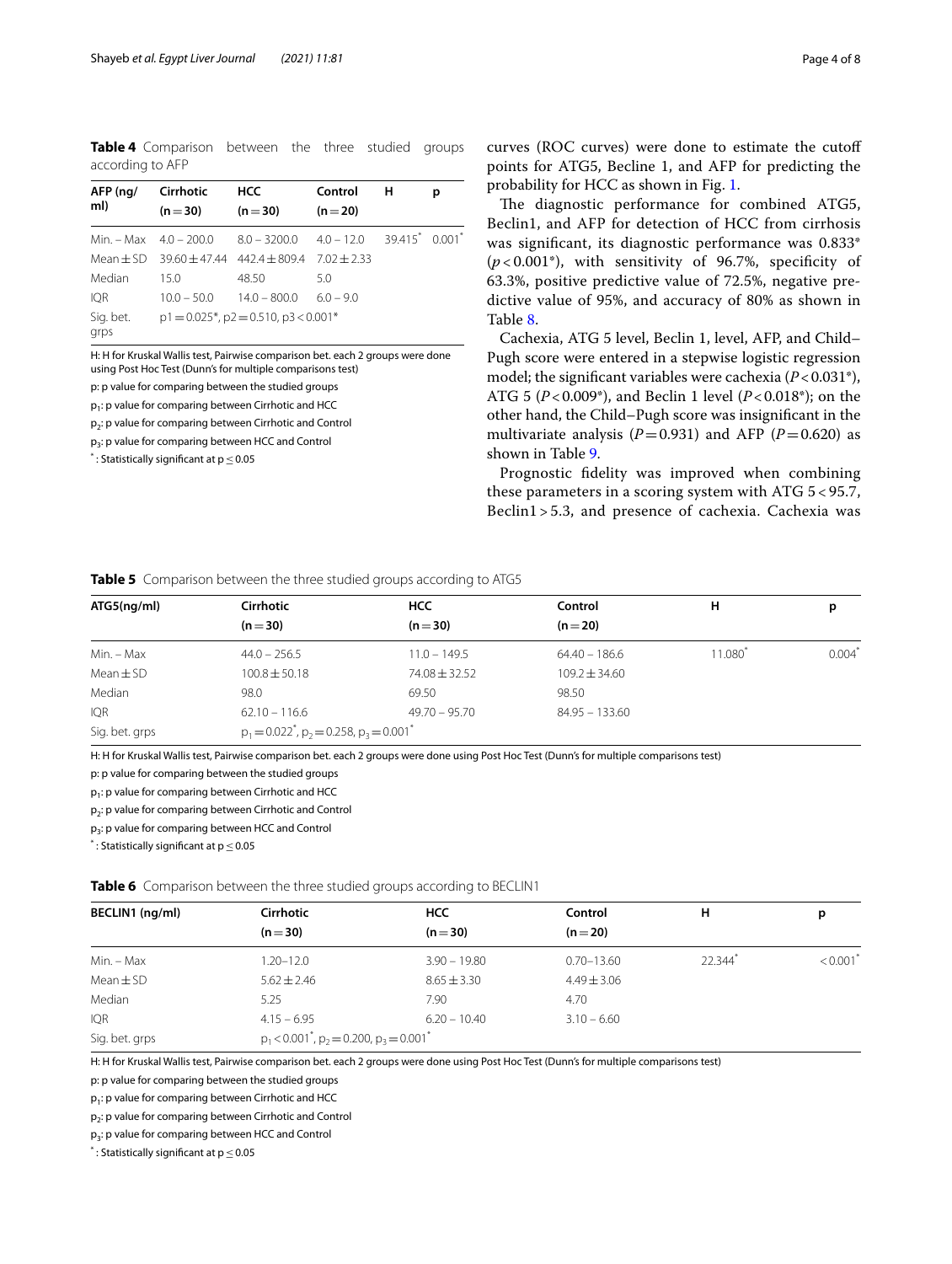<span id="page-4-0"></span>

|  |  |  | Table 7 Agreement (sensitivity, specificity) for ATG5, BECLIN1 and AFP to diagnose HCC patients from Cirrhotic |  |  |  |  |  |  |  |
|--|--|--|----------------------------------------------------------------------------------------------------------------|--|--|--|--|--|--|--|
|--|--|--|----------------------------------------------------------------------------------------------------------------|--|--|--|--|--|--|--|

|                         | <b>AUC</b><br>р                        |                                            | 95% C.I |       | Cut off $#$ | Sensitivity | Specificity | <b>PPV</b> | <b>NPV</b> | Accuracy |
|-------------------------|----------------------------------------|--------------------------------------------|---------|-------|-------------|-------------|-------------|------------|------------|----------|
|                         |                                        |                                            | LL      | UL    |             |             |             |            |            |          |
| ATG5(nq/ml)             | 0.670                                  | 0.024                                      | 0.534   | 0.806 | < 95.7      | 76.67       | 53.33       | 62.2       | 69.6       | 65.0     |
| BECLIN1(ng/ml)          | 0.824                                  | < 0.001                                    | 0.715   | 0.933 | > 5.3       | 93.33       | 66.67       | 73.7       | 90.9       | 80.0     |
| AFP(nq/ml)              | 0.659                                  | $0.034*$                                   | 0.521   | 0.798 | >70         | 26.7        | 83.3        | 61.5       | 54.2       | 49.3     |
| p value for comparative |                                        | ATG5 vs. BECLIN1 $Z = 1.623$ , $p = 0.105$ |         |       |             |             |             |            |            |          |
|                         | ATG5 vs. AFP $Z = 0.104$ , $p = 0.917$ |                                            |         |       |             |             |             |            |            |          |
|                         |                                        | BECLIN1 vs. AFP $Z = 1.830$ , $p = 0.067$  |         |       |             |             |             |            |            |          |

AUC: Area Under a Curve; p value: Probability value

CI: Confdence Intervals

NPV: Negative predictive value; PPV: Positive predictive value

 $^*$ : Statistically significant at p $\leq$  0.05

# Cut off was choose according to Youden index



<span id="page-4-1"></span>assigned 1 point, ATG 5 < 95.7 was assigned 1 point, and Beclin1 > 5.3 was given 2. So cachexia, ATG 5, and Beclin1 level were identifed as being independently predicting HCC.

The score ranged from  $0$  to  $4$  with a cutoff point  $2$  to predict HCC. At cutof 2 scoring points, the PPV was 83.3% and NPV was 75.8%, with (sensitivity 70, speci-ficity 94%) as shown in Tables [10](#page-5-2) and [11.](#page-5-3)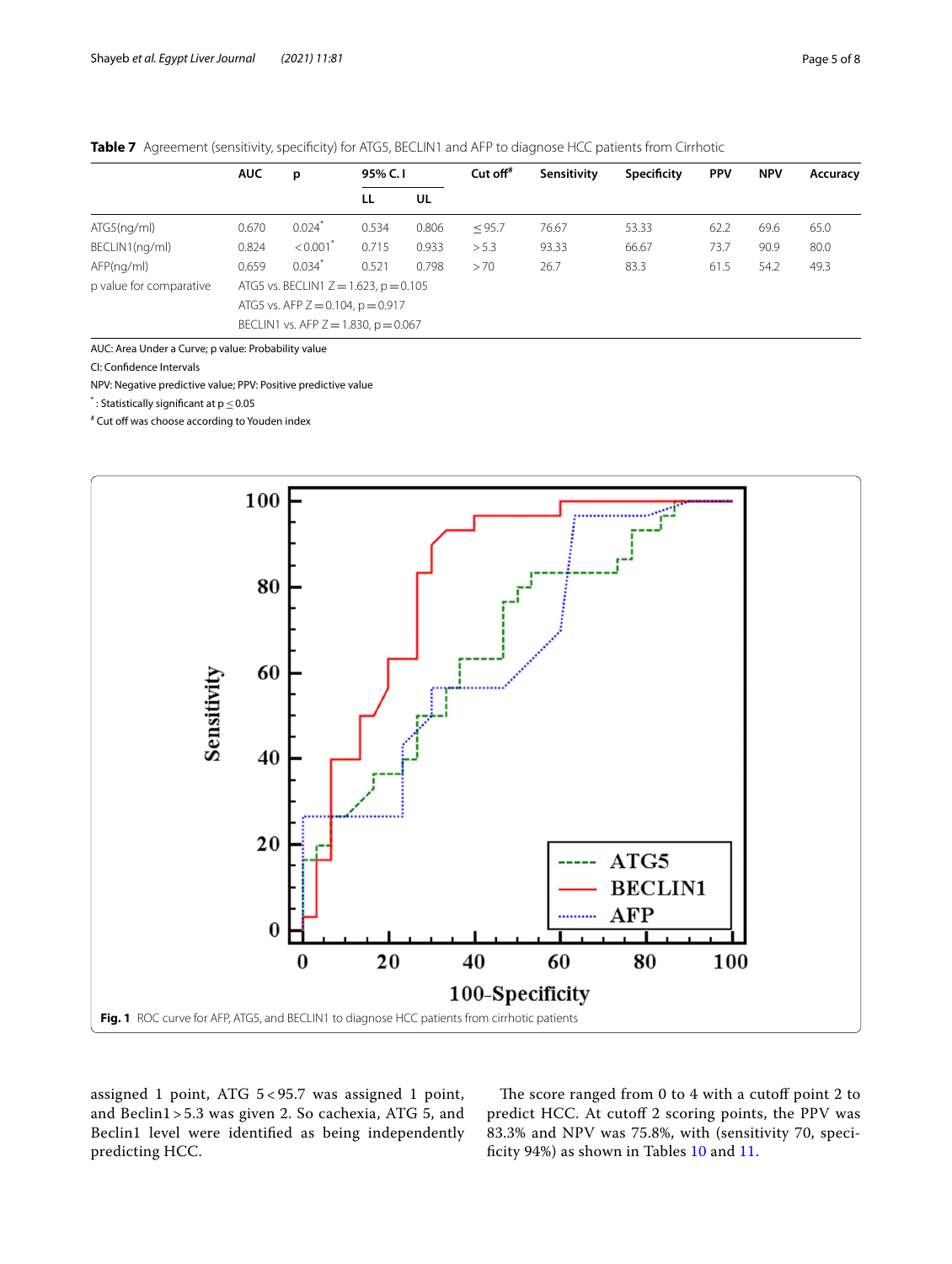<span id="page-5-0"></span>

|  |  | Table 8 Agreement (sensitivity, specificity) for Combined AFP, ATG5 and BECLIN1 to diagnose HCC patients from Cirrhotic |  |  |
|--|--|-------------------------------------------------------------------------------------------------------------------------|--|--|
|--|--|-------------------------------------------------------------------------------------------------------------------------|--|--|

| Combined            | <b>AUC</b> |         | 95% C.I |       | Sensitivity | Specificity | <b>PPV</b> | <b>NPV</b> | Accuracy |
|---------------------|------------|---------|---------|-------|-------------|-------------|------------|------------|----------|
|                     |            |         | ᄔ       | UL    |             |             |            |            |          |
| ATG5 & BECLIN1& AFP | 0.833      | < 0.001 | 0.730   | 0.937 | 96.7        | 63.3        | 72.5       | 95.0       | 80.0     |

AUC: Area Under a Curve p value: Probability value

CI: Confdence Intervals

NPV: Negative predictive value PPV: Positive predictive value

 $^*$ : Statistically significant at p $\leq$  0.05

<span id="page-5-1"></span>**Table 9** Multivariate analysis logistic regression for predict HCC

| <b>Parameters</b> | B (weight) | Sig                  | 0R    | 95% CI |        |
|-------------------|------------|----------------------|-------|--------|--------|
|                   |            |                      |       | LL     | UL     |
| Cachexia          | 1.348      | $0.031$ <sup>*</sup> | 3.850 | 1.128  | 13.148 |
| ATG5 (ng/ml)      | 1.288      | $0.009*$             | 3.619 | 1.376  | 9.521  |
| BECLIN.1(ng/ml)   | 1.70       | $0.018^*$            | 5.460 | 1.340  | 22.244 |
| Child class       | 0.076      | 0.931                | 0.926 | 0.164  | 5.230  |
| AFP(nq/ml)        | $-0.475$   | 0.620                | 0.622 | 0.095  | 4.075  |

<span id="page-5-2"></span>Table 10 Cutoff and scoring points for the different parameters

| <b>Parameters</b> | Cutoff | Scoring<br>points |
|-------------------|--------|-------------------|
| Cachexia          | -      |                   |
| ATG5(nq/dl)       | 95.7   |                   |
| BECLIN.1(ng/dl)   | 5.3    |                   |

<span id="page-5-3"></span>**Table 11** Cutoffs, sensitivity and specificity for the total score

| Criterion | Sensitivity | Specificity | $+$ PV | -PV  |
|-----------|-------------|-------------|--------|------|
| $\geq 0$  | 100.00      | 0.00        | 37.5   |      |
| > 0       | 80.00       | 58.00       | 53.3   | 82.9 |
| >1        | 63.33       | 76.00       | 61.3   | 77.6 |
| >2        | 70.00       | 94.00       | 83.3   | 75.8 |
| >3        | 30.00       | 98.00       | 90.0   | 70.0 |
| >4        | 0.00        | 100.00      |        | 62.5 |

## **Discussion**

Hepatocellular carcinoma (HCC) counts around 90% of primary liver cancers. The poor prognosis of patients with HCC is due to a late diagnosis. Therefore, it is important to detect new biomarkers which can be used as complements or substitutes for AFP in HCC diagnosis and to be a proper tool for assessment of tumor spread and patient prognosis as these markers can be a tool for HCC treatment and outcomes [[17](#page-7-8), [18\]](#page-7-9).

Autophagy is a degradation of lysosomes which is important for cell survival under starvation, stress, and infection. The mechanism is regenerating of energy from intracellular materials (cytoplasm, organelles, protein aggregates, etc.) to meet energy requirements in lownutritional conditions [[19](#page-7-10)].

In this study, serum ATG 5 was signifcantly lower in patients with HCC than in patients with cirrhosis, but there was no statistically signifcant diference between patients with cirrhosis than control individuals. The ROC curve for ATG5 for detection of HCC from cirrhosis was signifcant, its diagnostic performance was 0.670\*  $(p<0.024^*)$ , and the cutoff point discriminating HCC from liver cirrhosis was<95.7 with sensitivity of 76.6%, specifcity of 53.33%, positive predictive value of 62.2%, negative predictive value of 69.9%, and accuracy of 65%.

This is in concordance with Yang et al.  $[20]$  $[20]$  who found that Atg5 were decreased in human HCC tissue in comparison with control tissue which suggests that autophagy is decreased in HCC. Also, this result is con-sistent with findings in Takamura et al's [\[21](#page-7-12)] study that autophagy might be a suppressor mechanism in HCC. Therefore, autophagic deficiency increases tumor growth in HCC.

In this study, serum Beclin 1 was signifcantly higher in HCC patients than patients with cirrhosis but there was no statistically signifcant diference between patients with cirrhosis than control individuals ( $p$  value < 0.001).

The ROC curve for Beclin 1 for detection of HCC from liver cirrhosis was signifcant, its diagnostic performance was 0.824 ( $p$  < 0.001), and the cutoff point discriminating HCC from cirrhosis was>5.3 with sensitivity of 93.33, specifcity of 66.67%, positive predictive value of 73.3%, negative predictive value of 90.9%, and accuracy of 80%.

In contrast to the results of Qiu et al. [[22\]](#page-7-13) that have detected that Beclin1 expression in HCC is signifcantly lower than that in normal and cirrhotic tissues. They have also shown that Beclin1 expression is correlated with liver cirrhosis and vascular invasion but not with TNM stage, AFP level, number of tumors, and capsule.

In this study, we developed a simple score that consisted of routinely available clinical and laboratory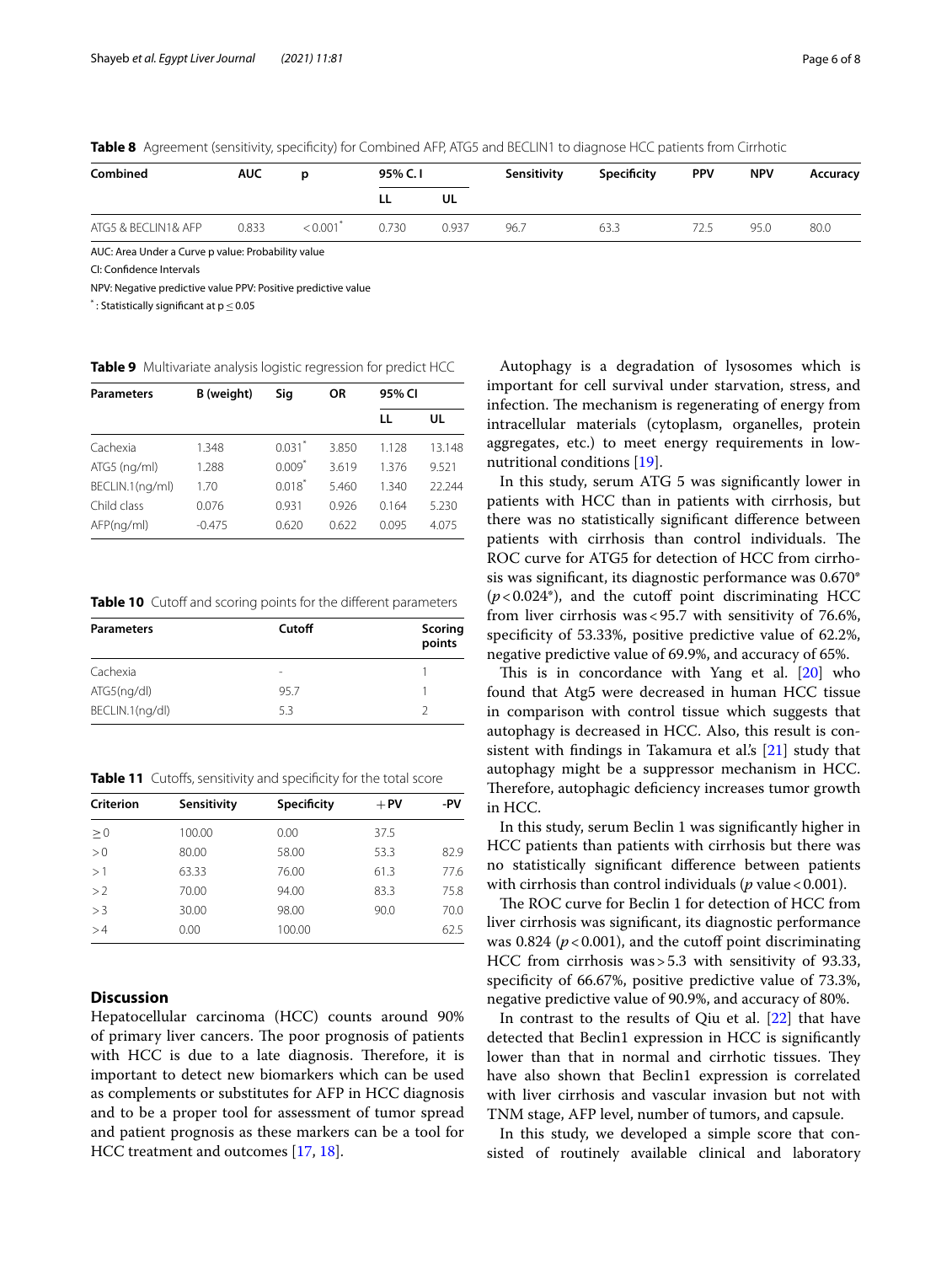parameters to predict the risk of HCC in patients with HCV-related cirrhosis. This prediction score is accurate. The score ranged from  $0$  to  $4$ , it is composed of Cachexia which was assigned 1 point since its estimated coefficient in logistic regression model was 1.348, ATG 5<95.7 was assigned 1 point as its estimated coefficient I logistic regression model was 1.288, and Beclin 1>5.3 was given 2 points for its estimated coefficient in logistic regression model was 1.7.

A cutoff point 2 is used to predict HCC in HCV-related cirrhotic patients. At cutoff value of 2 scoring points, the PPV was 83.3% and NPV was 75.8%. Using a cutoff of 2 points led to false negative results in 4 out of 30 with HCC (sensitivity 70%, specifcity 94%).

Compared with current guidelines, the prediction score provides more systematic stratifcation of HCC risk [[23,](#page-7-14) [24](#page-7-15)].

The score suggests that patients with cachexia can predict the development of HCC. And this is consistent with Nozoe et al. [\[25](#page-7-16)], who used the prognostic nutritional index (PNI) as a prognostic marker in a number of gastrointestinal malignancies, and more recently, in a study by Proctor et al.  $[26]$  $[26]$ , the PNI was found to affect the prognosis in malignancy regardless of the site of origin.

Also, in this study, assessment of serum marker may have the advantage of being noninvasive rather than other studies in which assessment of Beclin 1 and ATG 5 used the invasive technique by liver biopsy.

#### **Conclusion**

Serum Beclin 1 and ATG 5 could be used as a novel diagnostic marker for HCC. Moreover, scoring of serum BECLIN 1, ATG 5, and cachexia might be a future promising tool to predict the risk of HCC development.

#### **Limitation of this study**

Small number of patients therefore studying on a large number of patients could be suggested.

#### **Recommendation**

Wide sample sizes are suggested to validate this result.

#### **Abbreviations**

HCV: Hepatitis C virus; HCC: Hepatocellular carcinoma; ATG 5: Autophagyrelated protein 5; BCLC: Barcelona Clinic Liver Cancer.

#### **Acknowledgements**

The authors are thankful to the Tropical Medicine Department, Faculty of Medicine, Alexandria University.

#### **Authors' contributions**

SB was responsible for the practical section, analysis of data, and manuscript preparation. The authors read and approved the fnal manuscript.

#### **Funding**

No particular support from publicly supported, fnancially, or non-proft organizations has been granted in this research.

#### **Availability of data and materials**

The published article [and its supplementary information fles] contains all the data produced or analyzed during this research.

#### **Declarations**

#### **Ethics approval and consent to participate**

The Ethical Committee (EC) at our institution approved the study. The EC has FWA since 2010 and operates according to the ICH GCP guidelines and applicable local and institutional regulations and guidelines (serial number of ethical approval 0201134) (FWA no. 00018699 expires January 21, 2026) (IRB no. 00012098 expires June 10, 2022). Patients included in the study signed an informed written consent to participate.

#### **Consent for publication**

Not applicable.

#### **Competing interests**

The authors declare that they have no competing interests.

#### **Author details**

<sup>1</sup> Tropical Medicine Department, Faculty of Medicine, Alexandria University, Alexandria, Egypt. <sup>2</sup> Clinical Pathology Department, Faculty of Medicine, Alexandria University, Alexandria, Egypt.

## Received: 31 May 2021 Accepted: 18 September 2021

#### **References**

- <span id="page-6-0"></span>1. Akinyemiju T, Abera S, Ahmed M, Alam N, Alemayohu MA, Allen C, Al-Raddadi R, Alvis-Guzman N, Amoako Y et al (2017) The burden of primary liver cancer and underlying etiologies from 1990 to 2015 at the global, regional, and national level: results from the Global Burden of Disease Study 2015. JAMA Oncol 3(12):1683–1691
- <span id="page-6-1"></span>2. Sangiovanni A, Prati GM, Fasani P, Ronchi G, Romeo R, Manini M, Del Ninno E, Morabito A, Colombo M (2006) The natural history of compensated cirrhosis due to hepatitis C virus: A 17-year cohort study of 214 patients. Hepatology 43(6):1303–1310
- <span id="page-6-2"></span>3. Dash S, Chava S, Chandra PK, Aydin Y, Balart LA, Wu T (2016) Autophagy in hepatocellular carcinomas: from pathophysiology to therapeutic response. Hepat Med 8:9–20
- <span id="page-6-3"></span>4. Lazova R, Camp RL, Klump V, Siddiqui SF, Amaravadi RK, Pawelek JM (2012) Punctate LC3B expression is a common feature of solid tumors and associated with proliferation, metastasis, and poor outcome. Clin Cancer Res 18(2):370–379
- <span id="page-6-4"></span>5. Wu DH, Jia CC, Chen J, Lin ZX, Ruan DY, Li X, Lin Q, Min D, Ma XK et al (2014) Autophagic LC3B overexpression correlates with malignant progression and predicts a poor prognosis in hepatocellular carcinoma. Tumour Biol 35(12):12225–12233
- <span id="page-6-5"></span>6. Li J, Yang B, Zhou Q, Wu Y, Shang D, Guo Y, Song Z, Zheng Q, Xiong J (2013) Autophagy promotes hepatocellular carcinoma cell invasion through activation of epithelial-mesenchymal transition. Carcinogenesis 34(6):1343–1351
- <span id="page-6-6"></span>7. Liang XH, Yu J, Brown K, Levine B (2001) Beclin 1 contains a leucine-rich nuclear export signal that is required for its autophagy and tumor suppressor function. Cancer Res 61(8):3443–3449
- <span id="page-6-7"></span>8. Qu X, Yu J, Bhagat G, Furuya N, Hibshoosh H, Troxel A, Rosen J, Eskelinen EL, Mizushima N et al (2003) Promotion of tumorigenesis by heterozygous disruption of the beclin 1 autophagy gene. J Clin Invest 112(12):1809–1820